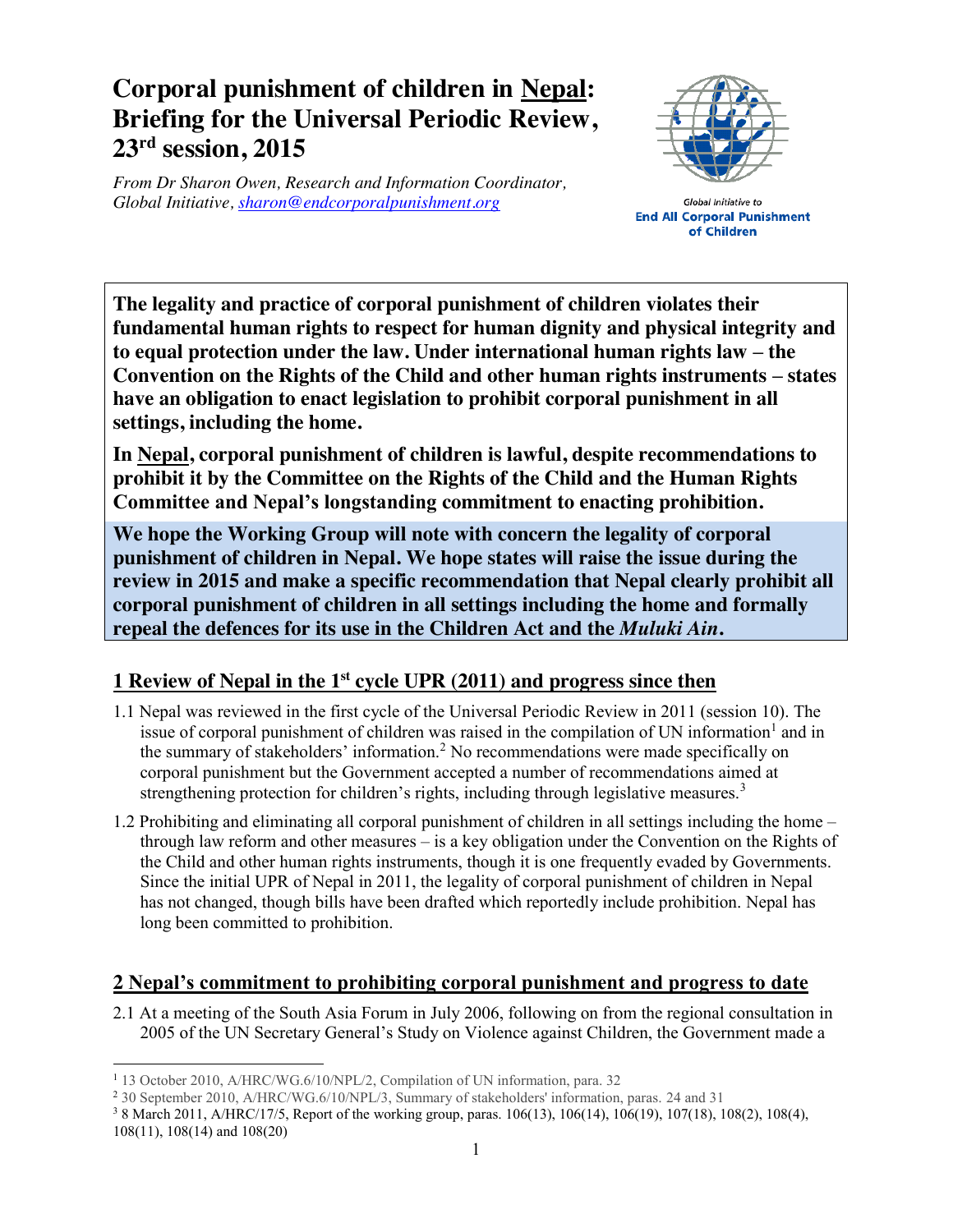commitment to prohibition in all settings, including the home. Government representatives in SAIEVAC (South Asia Initiative to End Violence Against Children) developed a national action plan to achieve prohibition and in 2011 endorsed a report on progress towards prohibiting corporal punishment in South Asia states which included an analysis of the reforms required in Nepal.<sup>4</sup> A second report was published in 2014.<sup>5</sup> The National Child Policy adopted in 2012 states that legislation will be enacted to prohibit corporal punishment in all settings (s8.25). In September 2014, the Ministry of Women, Children and Social Welfare launched the National Campaign against Corporal Punishment of Children in Nepal.<sup>6</sup>

2.2 In 2011, a Bill on the Act Concerning Children, which would replace the Children Act 1992 and which prohibits corporal punishment, was tabled in Parliament but has not been enacted. However, a draft Civil Code under discussion includes a provision permitting corporal punishment by parents. A new Child Rights Bill tabled in Parliament in 2012 prohibits all kinds of violence against children, including physical and mental punishment (art. 76), but again it has not been enacted. A new Constitution is being drafted and a draft Penal Code is also under consideration. **These law reforms provide key opportunities for prohibiting all corporal punishment of children in Nepal.**

### **3 Current legality of corporal punishment in Nepal**

- 3.1 *Summary:* In Nepal, corporal punishment of children is unlawful as a sentence for crime but it is not prohibited by law in the home, alternative care settings, day care, schools and penal institutions.
- 3.2 *Home (lawful):* Article 7 of the Children Act 1992 states: "No child shall be subjected to torture or cruel treatment. Provided that, the act of scolding and minor beating to the child by his father, mother, member of the family, guardian or teacher for the interests of the child shall himself not be deemed to violate the provision of this section." Following a writ petition filed by the Centre for Victims of Torture in Nepal on 16 June 2004, the Supreme Court ruled that the restrictive clause in article 7 was unconstitutional and, in accordance with article 88 of the then Constitution 1990, declared the portion "or give him/her minor beating" null and void with immediate effect.<sup>7</sup> The judgment also issued a directive to the Government "to pursue appropriate and effective measures to prevent physical punishment as well as other cruel, inhuman or degrading treatment or punishment or abuse being imposed or inflicted on and likely to be imposed or inflicted on children". However, there is also a legal defence for parental corporal punishment in Chapter 9 of the *Muluki Ain* 1963 (General Code), which punishes hurt and battery but states in article 4: "... if a person, who has a duty to protect or give education to somebody else, causes injury to the victim upon using a reasonable minimum amount of force, the act of causing injury shall not be deemed to be the offence of hurt in all these situations."
- 3.3 *Alternative care settings (lawful):* The legal defence was removed by the 2005 Supreme Court decision but this has not been confirmed in legislation and article 4 of Chapter 9 of the *Muluki Ain* allowing the use of "reasonable" force applies. Article 39 of the Children Act 1992 states that the powers of the chief of a children's welfare home to punish a child do not include "to batter or detain the child in solitary confinement or to stop giving food and water to such child", but does not prohibit all corporal punishment. Corporal punishment should not be used in residential institutions according to the Standards for Operation and Management of Residential Child Care Homes 2012 but there is no prohibition in law.

 <sup>4</sup> SAIEVAC (2011), *Prohibition of corporal punishment of children in South Asia: a progress review*

<sup>5</sup> SAIEVAC (2014), *Prohibition of corporal punishment of children in South Asia: progress and proposals for reform 2014*  $6$  ibid.

<sup>7</sup> *Mr Devendra Ale et al. v Office of the Prime Minister & Cabinet et al.*, Supreme Court decision 6 January 2005